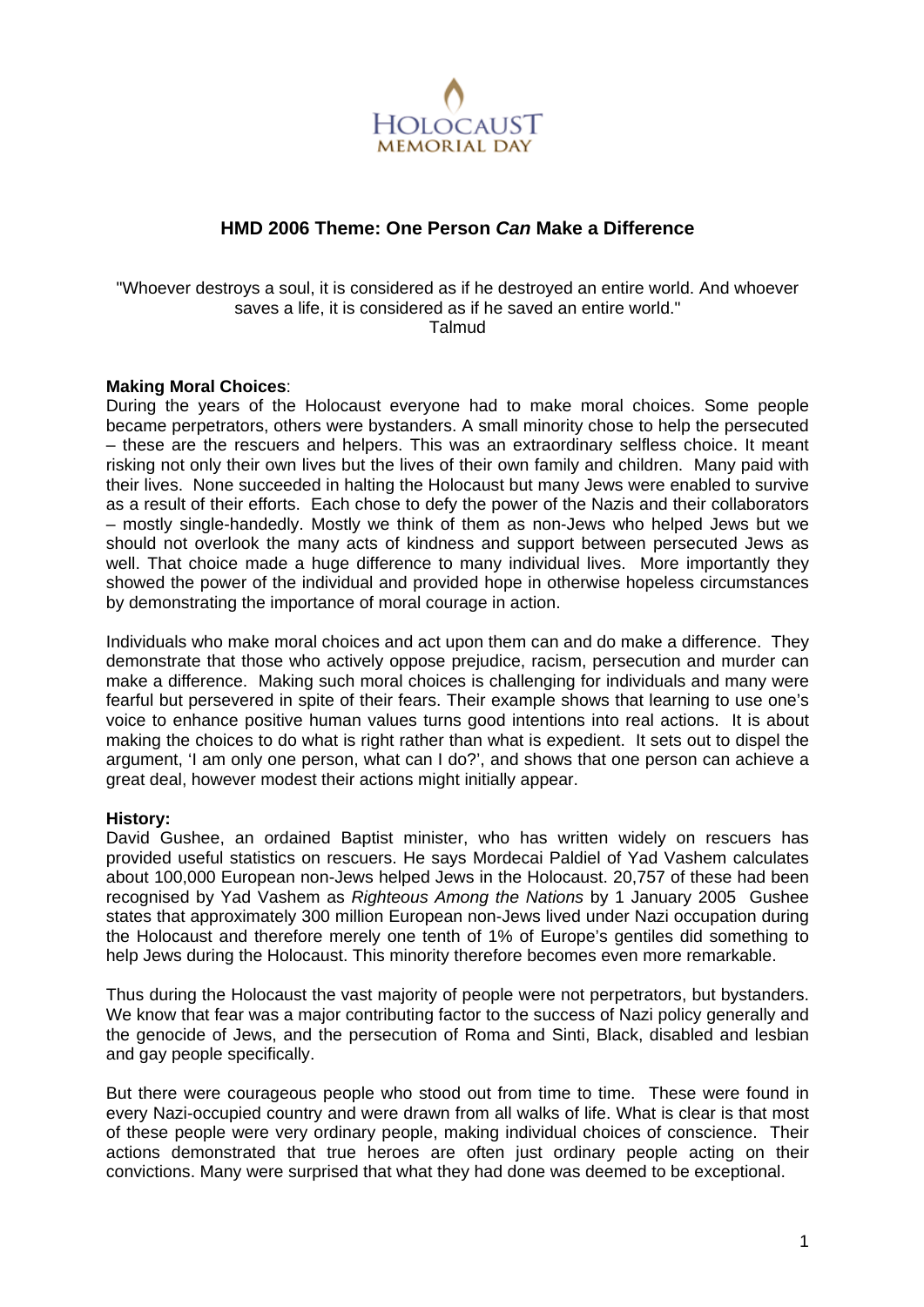The Nazis were brutal in their reprisals against anyone caught trying to assist. Bystanders therefore had good reason to be concerned for their personal safety. The response of the bystanders is arguably the most natural one – to protect you and your family's safety. This in turn makes the actions of those who did resist the more remarkable. Their actions, were selfless, but no less calculated. They knew the potential risk, but took the risk anyway.

## **Rescuers and Helpers Actions and examples:**

During the Holocaust there were many different ways that people made a difference. Some hid people in their homes, their cellars or their outhouses. Some smuggled people to safety, arranged papers, transport or safe passage. Some people simply left food on a doorstep at night. The following are some of thousands of examples of acts of support that meant an enormous amount to the persecuted. They may not have been physically rescued by them, but the support given made their survival more likely and gave them hope:

- **Trude Levi** relates how every morning she would arrive at her workstation in the munitions plant as a slave labourer. Each morning there would be a sandwich wrapped in newspaper from which she derived much needed sustenance, timely news information and a sense of comradeship. She never spoke to the German worker that brought it in everyday. It would have resulted in severe punishment for both. To this day she does not know his name. He made the difference between despair and hope, loneliness and friendship.
- **Pastor Hermann Maas,** a Heidelberg pastor, helped many Jews flee the Nazis and one of his most courageous acts was to fix a Mezuzah to the door post of his home, so that any passing Jew would know that they would be safe in that house. He wrote: "…with full consciousness I at that time wove my own life and fate closely into that terrible fate of the Jewish people."
- **Rabbi Leo Baeck** was incarcerated in Theresienstadt when one day he received a parcel. The contents of the parcel had been removed before he received, so all he really got was an empty cardboard box. Although the sender had used a false name, he recognised the handwriting of a Christian friend. He felt enormous joy that even though he had been exiled, someone had thought about him and tried to help him.
- **Charles Fawcett,** an American, who now lives in London, had paper marriages with six different Jewish women in camps. Once they were married to him they had US nationality and were released.
- **Gisele Reich,** was a little Belgian girl aged about 5 in 1941 at Malines (Mechelen) transit camp with her parents waiting to be deported. She was a sickly child and the Nazi officer telephoned neighbours of the family, called Van der Velde, who collected Gisele by car and she lived with them until she was married.
- **Gad Beck** was 18 in 1941 when he took a leadership role within the Zionist resistance in Berlin. He was open about being gay, and when Manfred Lewin his first boyfriend was detained along with his family, Gad disguised himself as a member of the Hitler Youth in order to rescue him. In 1943 he became leader of the Chug Chaluzi, responsible for hiding, feeding and rescuing the remaining Jews in and around Berlin.
- **Robert Wagemann** and his family were Jehovah's Witnesses. Robert's hip was injured when he was born in 1937 leaving him with a disability. Nazi physicians had begun systematic killing of those they deemed physically and mentally disabled in autumn 1939. When Robert was five, he was ordered to report for a special physical. His mother overheard staff comments about putting Robert "to sleep". In order to rescue him, Robert's mother grabbed him and ran from the clinic, taking him into hiding. (Robert's mother's name is not known.)